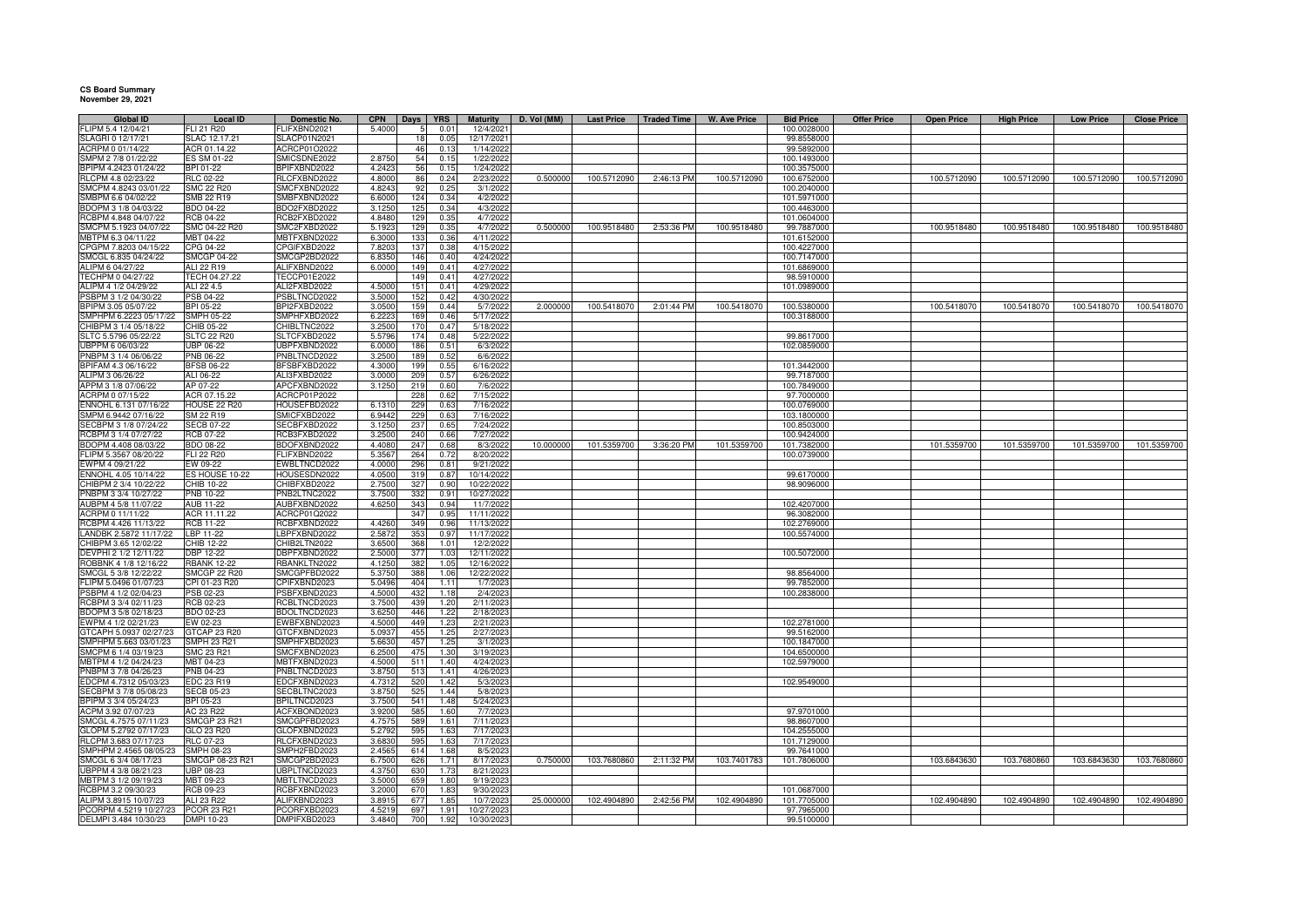| Global ID              | Local ID             | Domestic No.        | <b>CPN</b> | <b>Days</b> | <b>YRS</b>       | <b>Maturity</b> | D. Vol (MM) |             | Last Price   Traded Time | W. Ave Price | <b>Bid Price</b> | <b>Offer Price</b> | <b>Open Price</b> | <b>High Price</b> | <b>Low Price</b> | <b>Close Price</b> |
|------------------------|----------------------|---------------------|------------|-------------|------------------|-----------------|-------------|-------------|--------------------------|--------------|------------------|--------------------|-------------------|-------------------|------------------|--------------------|
| SECBPM 4 1/2 11/02/23  | <b>SECB 11-23</b>    | SECB2LTN2023        | 4.5000     | 703         | 1.93             | 11/2/202        |             |             |                          |              |                  |                    |                   |                   |                  |                    |
| BDOPM 4 3/8 11/07/23   | BDO 11-23            | BDO2LTNC2023        | 4.375      | 708         | 1.94             | 11/7/202        |             |             |                          |              |                  |                    |                   |                   |                  |                    |
| FLIPM 5.4333 11/08/23  | FLI 23 R20           | <b>ELIFXBND2023</b> | 5.433      | 709         | 1.94             | 11/8/202        |             |             |                          |              | 100.1048000      |                    |                   |                   |                  |                    |
| AEONPH 7.695 11/16/23  | <b>ES AEON 11-23</b> | AEONFXRN2023        | 7.6950     | 717         | 1.96             | 11/16/202       |             |             |                          |              | 95.9834000       |                    |                   |                   |                  |                    |
| AEVPM 2.8403 11/16/23  | AEV 11-23            | AEV2FXBD2023        | 2.8403     | 717         | 1.96             | 11/16/2023      |             |             |                          |              | 99.6025000       |                    |                   |                   |                  |                    |
| FLIPM 3.3353 11/18/23  | FLI 11-23            | <b>LI2FXBD2023</b>  | 3.3353     | 719         | 1.97             | 11/18/2023      |             |             |                          |              | 99.2179000       |                    |                   |                   |                  |                    |
|                        |                      |                     |            |             |                  |                 |             |             |                          |              |                  |                    |                   |                   |                  |                    |
| EWPM 4 5/8 12/07/23    | EW 12-23             | EWBLTNCD2023        | 4.625      | 738         | 2.02             | 12/7/202        |             |             |                          |              |                  |                    |                   |                   |                  |                    |
| SMPM 5.159 12/09/23    | SM 23 R21            | SMICFXBD2023        | 5.1590     | 740         | 2.03             | 12/9/202        |             |             |                          |              | 101.0548000      |                    |                   |                   |                  |                    |
| UBPPM 2 3/4 12/09/23   | <b>UBP 12-23</b>     | UBPFXBND2023        | 2.7500     | 740         | 2.03             | 12/9/202        |             |             |                          |              | 100.2944000      |                    |                   |                   |                  |                    |
| VLLPM 8 12/21/23       | <b>VLL 23 R21</b>    | VLLFXBND2023        | 8.000      | 752         | 2.06             | 12/21/202       |             |             |                          |              | 101.4173000      |                    |                   |                   |                  |                    |
| CHIBPM 4.55 01/12/24   | CHIB 01-24           | HIBLTNC2024         | 4.550      | 774         | 2.12             | 1/12/202        |             |             |                          |              |                  |                    |                   |                   |                  |                    |
| ROBBNK 4 7/8 01/16/24  | <b>RBANK 01-24</b>   | RBANKLTN2024        | 4.875      | 778         | 2.13             | 1/16/202        |             |             |                          |              |                  |                    |                   |                   |                  |                    |
| FDCPM 6.1458 01/24/24  | <b>FDC 24 R21</b>    | FDCFXBND2024        | 6.1458     | 786         | 2.15             | 1/24/2024       |             |             |                          |              | 101.5508000      |                    |                   |                   |                  |                    |
| APPM 7.5095 01/25/24   | AP 24 R22            | APCFXBND2024        | 7.5095     | 787         | 2.16             | 1/25/2024       |             |             |                          |              | 105.0827000      |                    |                   |                   |                  |                    |
| TELPM 5.2813 02/06/24  | <b>TEL 24 R21</b>    | TELFXBND2024        | 5.2813     | 799         | 2.19             | 2/6/202         |             |             |                          |              | 99.5517000       |                    |                   |                   |                  |                    |
| PSBPM 5 02/09/24       | PSB 02-24            | PSBLTNCD2024        | 5.000      | 802         | 2.20             | 2/9/202         |             |             |                          |              |                  |                    |                   |                   |                  |                    |
| CHIBPM 2 1/2 02/18/24  | CHIB 02-24           | CHIBFXBD2024        | 2.500      | 811         | 2.22             | 2/18/2024       |             |             |                          |              | 99.9999000       |                    |                   |                   |                  |                    |
|                        |                      |                     |            |             |                  |                 |             |             |                          |              |                  |                    |                   |                   |                  |                    |
| CPGPM 4.8467 03/01/24  | CPG 03-24            | CPGIFXBD2024        | 4.846      | 82          | 2.25             | 3/1/202         |             |             |                          |              | 98.8351000       |                    |                   |                   |                  |                    |
| SMCPM 5.284 03/01/24   | <b>SMC 24 R22</b>    | SMCFXBND2024        | 5.284      | 823         | 2.25             | 3/1/202         |             |             |                          |              | 101.1332000      |                    |                   |                   |                  |                    |
| STIEPM 5.8085 03/23/24 | STIESG 24 R22        | STIGFXBD2024        | 5.808      | 845         | 2.31             | 3/23/2024       | 0.50000     | 94.8872430  | 10:56:08 AM              | 94.8872430   | 93.2058000       |                    | 94.8872430        | 94.8872430        | 94.8872430       | 94.8872430         |
| MEGPM 5.3535 03/28/24  | <b>MEG 24 R22</b>    | MEGFXBND2024        | 5.353      | 850         | 2.33             | 3/28/202        |             |             |                          |              | 101.8575000      |                    |                   |                   |                  |                    |
| RCBPM 5 1/2 03/28/24   | RCB 03-24            | RCBLTNCD2024        | 5.500      | 850         | 2.3 <sup>′</sup> | 3/28/2024       | 1.000000    | 105.6947540 | 10:55:02 AM              | 105.6947540  |                  |                    | 105.6947540       | 105.6947540       | 105.6947540      | 105.6947540        |
| TOLPM 5 1/2 03/31/24   | <b>MNTC 24 R21</b>   | MNTCFXBD2024        | 5.500      | 853         | 2.34             | 3/31/2024       |             |             |                          |              | 102.1991000      |                    |                   |                   |                  |                    |
| SMBPM 6 04/02/24       | SMB 24 R21           | SMBFXBND2024        | 6.0000     | 855         | 2.34             | 4/2/202         |             |             |                          |              | 101.3464000      |                    |                   |                   |                  |                    |
| SMPM 3.3613 04/02/24   | SM 04-24             | SMIC2FBD2024        | 3.3613     | 855         | 2.34             | 4/2/2024        |             |             |                          |              | 101.0321000      |                    |                   |                   |                  |                    |
| MBTPM 5 3/8 04/04/24   | MBT 04-24            | MBT2LTNC2024        | 5.3750     | 857         | 2.35             | 4/4/2024        |             |             |                          |              |                  |                    |                   |                   |                  |                    |
|                        |                      |                     |            |             |                  |                 |             |             |                          |              |                  |                    |                   |                   |                  |                    |
| PBC 5 5/8 04/08/24     | <b>PBCOM 04-24</b>   | PBCOMLTN2024        | 5.6250     | 861         | 2.36             | 4/8/2024        |             |             |                          |              |                  |                    |                   |                   |                  |                    |
| PCORPM 7.8183 04/19/24 | <b>PCOR 24 R22</b>   | PCORFXBD2024        | 7.8183     | 872         | 2.39             | 4/19/2024       | 1.000000    | 103.1015190 | 3:31:44 PM               | 103.1015190  | 102.8851000      |                    | 103.1015190       | 103.1015190       | 103.1015190      | 103.1015190        |
| SMCGL 7.1783 04/24/24  | SMCGP 04-24 R22      | SMCGP2BD2024        | 7.1783     | 877         | 2.40             | 4/24/2024       |             |             |                          |              | 102.0485000      |                    |                   |                   |                  |                    |
| SMPHPM 5.1683 05/18/24 | SMPH 05-24 R22       | SMPH2FBD2024        | 5.168      | 901         | 2.47             | 5/18/2024       |             |             |                          |              | 102.0077000      |                    |                   |                   |                  |                    |
| ACPM 3.026 05/28/24    | AC 05-24             | ACFXBOND2024        | 3.026      | 911         | 2.49             | 5/28/2024       |             |             |                          |              | 98.6378000       |                    |                   |                   |                  |                    |
| AEVPM 6.0157 06/18/24  | <b>AEV 24 R23</b>    | AEVFXBND2024        | 6.015      | 93          | 2.55             | 6/18/202        |             |             |                          |              | 1012164000       |                    |                   |                   |                  |                    |
| EDCPM 2.8565 06/25/24  | EDC 06-24 R23        | EDCFXBND2024        | 2.856      | 939         | 2.57             | 6/25/202        | 25.000000   | 99.4037230  | 2:44:51 PM               | 99.4037230   | 100.3845000      |                    | 99.4037230        | 99.4037230        | 99.4037230       | 99.4037230         |
| MBTPM 3 7/8 07/20/24   | MBT 07-24            | <b>/BTLTNCD2024</b> | 3.8750     | 964         | 2.64             | 7/20/2024       |             |             |                          |              |                  |                    |                   |                   |                  |                    |
| DDPM 6.0952 07/21/24   | DD 24 R22            | DDFXBOND2024        | 6.095      | 965         | 2.64             | 7/21/2024       |             |             |                          |              | 99.0226000       |                    |                   |                   |                  |                    |
|                        |                      |                     |            |             |                  |                 |             |             |                          |              |                  |                    |                   |                   |                  |                    |
| GTCAPH 5 5/8 08/07/24  | GTCAP 24 R21         | GTCFXBND2024        | 5.625      | 982         | 2.69             | 8/7/202         |             |             |                          |              | 99.0749000       |                    |                   |                   |                  |                    |
| VLLPM 5.7512 08/08/24  | <b>VLL 24 R23</b>    | /LLFXBND2024        | 5.751      | 983         | 2.69             | 8/8/202         |             |             |                          |              | 96.2506000       |                    |                   |                   |                  |                    |
| BACNOT 3.5335 08/20/24 | <b>PHN 24 R23</b>    | HNFXBND2024         | 3.533      | 995         | 2.72             | 8/20/202        |             |             |                          |              | 100.0009000      |                    |                   |                   |                  |                    |
| PNBPM 5 3/4 08/27/24   | PNB 08-24            | PNBLTNCD2024        | 5.750      | 100         | 2.74             | 8/27/202        |             |             |                          |              |                  |                    |                   |                   |                  |                    |
| SMPHPM 5.7417 09/01/24 | SMPH 24 R2           | SMPHFXBD2024        | 5.741      | 100         | 2.7(             | 9/1/202         |             |             |                          |              | 99.7267000       |                    |                   |                   |                  |                    |
| DNLPM 2.7885 09/14/24  | DNL 09-24            | NLFXBND2024         | 2.788      | 102         | 2.79             | 9/14/202        |             |             |                          |              | 98.7751000       |                    |                   |                   |                  |                    |
| ALIPM 4.758 09/30/24   | ALI 24 R22           | ALI2FXBD2024        | 4.7580     | 103         | 2.84             | 9/30/202        |             |             |                          |              | 101.6145000      |                    |                   |                   |                  |                    |
| SMCPM 5.55 10/04/24    | SMC 10-24 R22        | SMC2FXBD2024        | 5.5500     | 1040        | 2.85             | 10/4/2024       |             |             |                          |              | 102.7844000      |                    |                   |                   |                  |                    |
| BDOPM 5 3/8 10/12/24   | BDO 10-24            | BDOLTNCD2024        | 5.3750     | 1048        | 2.87             | 10/12/202       |             |             |                          |              |                  |                    |                   |                   |                  |                    |
| FLIPM 5.6389 12/04/24  | FLI 24 R21           |                     |            | 110         | 3.01             | 12/4/2024       | 5.000000    | 104.7681520 |                          | 104.7681520  | 103.7591000      |                    | 104.7681520       |                   |                  |                    |
|                        |                      | FLIFXBND2024        | 5.6389     |             |                  |                 |             |             | 2:23:07 PM               |              |                  |                    |                   | 104.7681520       | 104.7681520      | 104.7681520        |
| SMCGL 6 1/4 12/22/24   | <b>SMCGP 24 R22</b>  | SMCGPFBD2024        | 6.2500     | 1119        | 3.06             | 12/22/2024      |             |             |                          |              | 104.9725000      |                    |                   |                   |                  |                    |
| ALCOPM 6.3517 02/06/2  | ALCO 25 R23          | ALCOFXBD2025        | 6.351      | 116         | 3.19             | 2/6/202         |             |             |                          |              | 99.2903000       |                    |                   |                   |                  |                    |
| ACPM 4.82 02/10/25     | AC 25 R23            | ACFXBOND2025        | 4.820      | 116         | 32               | 2/10/202        |             |             |                          |              | 102.4445000      |                    |                   |                   |                  |                    |
| RLCPM 4.9344 02/23/25  | <b>RLC 02-25</b>     | RLCFXBND2025        | 4.934      | 118         | 3.24             | 2/23/202        |             |             |                          |              | 99.7991000       |                    |                   |                   |                  |                    |
| SMPHPM 6.0804 03/01/25 | SMPH 03-25 R23       | SMPH2FBD2025        | 6.080      | 1188        | 3.25             | 3/1/202         | 18,74000    | 106.7347270 | 2:56:59 PM               | 106.7347270  | 105.6494000      |                    | 106.7347270       | 106.7347270       | 106.7347270      | 106.7347270        |
| FBPM 5.05 03/10/25     | <b>SMFB 25 R23</b>   | SMFBFXBD2025        | 5.050      | 119         | 3.28             | 3/10/202        |             |             |                          |              | 103.3631000      |                    |                   |                   |                  |                    |
| SMCPM 6 5/8 03/19/25   | <b>SMC 25 R23</b>    | SMCFXBND2025        | 6.625      | 120         | 3.3C             | 3/19/202        |             |             |                          |              | 111.0158000      |                    |                   |                   |                  |                    |
| SECBPM 4 03/23/25      | <b>SECB 03-25</b>    | SECBLTNC2025        | 4.0000     | 1210        | 3.31             | 3/23/202        |             |             |                          |              |                  |                    |                   |                   |                  |                    |
| SMPHPM 4.8643 03/25/25 | SMPH K 03-25 R23     | SMPH3FBD2025        | 4.8643     | 1212        | 3.32             | 3/25/202        |             |             |                          |              | 103.1246000      |                    |                   |                   |                  |                    |
|                        |                      |                     |            | 121.        |                  |                 |             |             |                          |              |                  |                    |                   |                   |                  |                    |
| BDOPM 4 03/27/25       | BDO 03-25            | BDOLTNCD2025        | 4.0000     |             | 3.32             | 3/27/202        | 10.000000   | 99.9989770  | 11:10:08 AM              | 99.9989770   |                  |                    | 99.9989770        | 99.9989770        | 99.9989770       | 99.9989770         |
| PNBPM 4 3/8 04/11/25   | PNB 04-25            | PNBLTNCD2025        | 4.3750     | 1229        | 3.37             | 4/11/202        |             |             |                          |              |                  |                    |                   |                   |                  |                    |
| BPIPM 4 04/25/25       | BPI 04-25            | BPILTNCD2025        | 4.0000     | 1243        | 3.40             | 4/25/202        |             |             |                          |              |                  |                    |                   |                   |                  |                    |
| ALIPM 3.6262 05/04/25  | ALI 05-25 R23        | ALI4FXBD2025        | 3.6262     | 1252        | 3.43             | 5/4/2025        | 17.750000   | 99.7630680  | 2:42:57 PM               | 99.7630680   | 99.2842000       |                    | 99.7630680        | 99.7630680        | 99.7630680       | 99.7630680         |
| SLTC 6.4872 05/22/25   | <b>SLTC 25 R22</b>   | SLTCFXBD2025        | 6.487      | 1270        | 3.48             | 5/22/202        |             |             |                          |              | 101.5169000      |                    |                   |                   |                  |                    |
| SECBPM 4 06/17/25      | <b>SECB 06-25</b>    | ECB2LTN2025         | 4.0000     | 1296        | 3.55             | 6/17/202        |             |             |                          |              |                  |                    |                   |                   |                  |                    |
| VLLPM 5.6992 06/18/25  | <b>VLL 25 R22</b>    | VLL2FXBD2025        | 5.699      | 1297        | 3.55             | 6/18/202        |             |             |                          |              | 101.1200000      |                    |                   |                   |                  |                    |
| TOLPM 6.6407 07/04/25  | <b>NLEX 25 R23</b>   | NLEXFXBD2025        | 6.640      | 1313        | 3.60             | 7/4/202         |             |             |                          |              | 111.0905000      |                    |                   |                   |                  |                    |
| APPM 3.935 07/06/25    | AP 25 R23            | APCFXBND2025        | 3.9350     | 1315        | 3.60             | 7/6/202         |             |             |                          |              | 99.7821000       |                    |                   |                   |                  |                    |
| ENNOHL 6.8666 07/16/25 | <b>HOUSE 25 R22</b>  | HOUSEFBD2025        | 6.8666     | 1325        | 3.63             | 7/16/202        |             |             |                          |              | 101.1721000      |                    |                   |                   |                  |                    |
|                        |                      |                     |            |             |                  |                 |             |             |                          |              |                  |                    |                   |                   |                  |                    |
| RLCPM 3.8 07/17/25     | RLC 07-25            | RLC2FXBD2025        | 3.8000     | 1326        | 3.63             | 7/17/202        |             |             |                          |              | 99.3272000       |                    |                   |                   |                  |                    |
| SECBPM 4 08/05/25      | <b>SECB 08-25</b>    | <b>SECB3LTN2025</b> | 4.0000     | 1345        | 3.68             | 8/5/202         |             |             |                          |              |                  |                    |                   |                   |                  |                    |
| AEVPM 3.2977 08/09/25  | AEV 08-25 R23        | AEV2FXBD2025        | 3.297      | 1349        | 3.69             | 8/9/202         |             |             |                          |              | 99.3021000       |                    |                   |                   |                  |                    |
| FLIPM 5.7139 08/20/25  | FLI 25 R22           | <b>ELIFXBND2025</b> | 5.713      | 1360        | 3.72             | 8/20/202        |             |             |                          |              | 99.0514000       |                    |                   |                   |                  |                    |
| BANKCM 4 1/2 09/17/25  | BOC 09-25            | 3OCLTNCD2025        | 4.500      | 138         | 3.80             | 9/17/202        |             |             |                          |              |                  |                    |                   |                   |                  |                    |
| ALIPM 3.862 09/29/25   | ALI 25 R23           | ALI3FXBD2025        | 3.862      | 1400        | 3.83             | 9/29/202        |             |             |                          |              | 99.5114000       |                    |                   |                   |                  |                    |
| PCORPM 3.4408 10/12/25 | <b>PCOR 10-25</b>    | PCOR2FXB2025        | 3.440      | 1413        | 3.87             | 10/12/202       |             |             |                          |              | 98.0061000       |                    |                   |                   |                  |                    |
| PCORPM 8.0551 10/19/25 | <b>PCOR 25 R23</b>   | PCORFXBD2025        | 8.055      | 1420        | 3.89             | 10/19/202       |             |             |                          |              | 111.4670000      |                    |                   |                   |                  |                    |
|                        |                      |                     |            |             |                  |                 |             |             |                          |              |                  |                    |                   |                   |                  |                    |
| ALIPM 4 3/4 10/25/25   | <b>ALI 25 R22</b>    | ALI2FXBD2025        | 4.750      | 1426        | 3.90             | 10/25/202       |             |             |                          |              | 102.6798000      |                    |                   |                   |                  |                    |
| DELMPI 3.7563 10/30/25 | <b>DMPI 25 R24</b>   | DMPIFXBD2025        | 3.7563     | 1431        | 3.92             | 10/30/202       |             |             |                          |              | 97.3436000       |                    |                   |                   |                  |                    |
| AEVPM 3.3059 11/16/25  | <b>AEV 25 R23</b>    | AEVFXBND2025        | 3.3059     | 1448        | 3.96             | 11/16/202       |             |             |                          |              | 99.6524000       |                    |                   |                   |                  |                    |